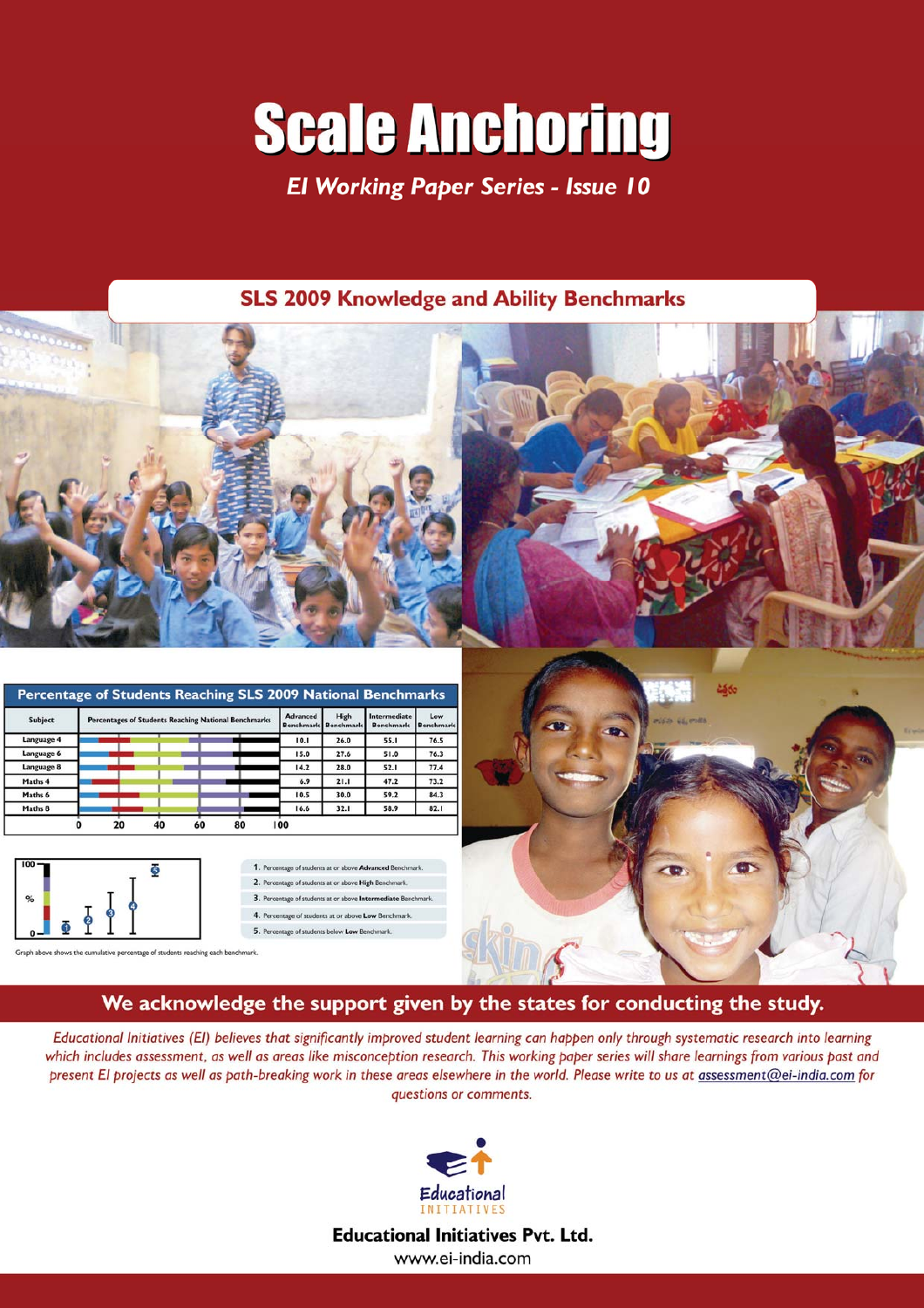### WHY THIS IDEA HAS LARGER RELEVANCE

Angoff (1984), writing about test scores and interpreting them, said that the test user needs to understand the meaning of the score itself and what it represents.... And, clearly, meaning is essential; for, without meaning the score itself is useless; and without a meaningful score to transmit the value of the test performance, the test ceases to be a measuring instrument and becomes merely a practise exercise for the student on a collection of items.

Most achievement studies provide a means to compare groups of students across assessment years and across multiple criteria such as different regions, types of schools, etc. Such studies normally stop at reporting student average scores or percentages of students responding with correct answers. Sometimes, the performance of individual students is described in percentile scores, i.e., relative to other students taking the test. A few others report the scaled scores of ability derived through applications of item response theory. However, all these methods do not inform about the type or level of achievement that characterise the performance of students at different levels on a scale of scores. In order to start a meaningful dialogue and bring about change in student learning, it is imperative that we start constructing meaning for the scores by describing the benchmarks of achievement in terms of what students know and are able to do.

Student Learning Study (SLS) is a benchmarking study of student learning conducted by Educational Initiatives (EI), with financial support from Google.org, USA. The study has been carried out in 48 districts in 18 states and one Union Territory of India. About 1.6 lakh students studying in classes 4, 6 and 8 in 2399 selected government schools were tested in Language and Maths through common test papers in 13 language versions.

Student Learning Study is the *first comprehensive national study* of Indian states that attempts to explain the performances in terms of what students know and are able to do at each of the **SLS 2009 national benchmarks of achievement** – 90<sup>th</sup> percentile (advanced), 75<sup>th</sup> percentile (high), 50<sup>th</sup> percentile (intermediate), and 25<sup>th</sup> percentile (low). As per global practices followed in international studies such as Trends in International Mathematics and Science Study (TIMSS) and Progress In Reading Literacy Study (PIRLS), the Knowledge and Ability benchmarks in Language and Maths for classes 4, 6 and 8 have been derived using the *scale anchoring* methodology.

# WHAT IS SO SPECIAL ABOUT SCALE ANCHORING

Classroom experiences, as well as assessment results, clearly show that students perform at different levels of achievement. Students can even be grouped based on their levels of performance. Neither of these, however, provides concrete steps on what can be done to help students performing at lower levels. If we could know whether there are specific topics or concepts which students at lower levels of learning are systematically answering incorrectly, and if so, what they are, then remediation could focus on those topics. That is what Scale Anchoring provides, in an extremely scientific manner. The results clearly show which concepts or topics are understood only by students performing at higher levels and which topics are understood by other students also. Certain topics are said to 'anchor' at certain percentile levels of performance. Insights provided by the Scale Anchoring process can help us understand the way children learn, and plan scientific remediation.

# METHODOLOGY OF SCALE ANCHORING

Scale anchoring method has been used to summarize and describe student achievement at each of the SLS 2009 national benchmarks1 – 90<sup>th</sup> percentile (advanced), 75<sup>th</sup> percentile (high), 50<sup>th</sup> percentile (intermediate), and 25<sup>th</sup> percentile (low). This meant that these points along a scale were selected as anchor points. The items that students, who scored at each anchor point, could answer correctly (with a specified probability) were then identified and grouped together. Subject-matter experts reviewed the items that "anchored" at each point and delineated the content knowledge and conceptual understandings each item represented. The item descriptions were then summarized to yield descriptions of what students scoring at the anchor points are likely to know and be able to do.

*Scale anchoring is a two-part process. First, the achievement data is analysed for each scale to identify items that students scoring at each anchor point answer correctly. Second, subject matter experts examine the knowledge shown by correct responses to the anchor items, summarise students' understandings for each anchor point, and select example items to support the descriptions.* 

*An important feature of the scale anchoring method is that it yields descriptions of the knowledge and skills of students reaching certain performance levels on a scale, and that these descriptions reflect demonstrably different accomplishments from point to point. The process entails the delineation of sets of items that students at each anchor point are very likely to answer correctly and that discriminate between performance levels. Criteria are applied*  to identify the items that are answered correctly by most of the students at the anchor point, but by fewer students at the next lower point.

*-'Describing International Benchmarks' -TIMSS technical report 1999, page 267*

<sup>1</sup> SLS 2009 benchmark refers to the benchmark computed using the combined data from the 18 States and 1UT that participated in the study.

2

 $\overline{a}$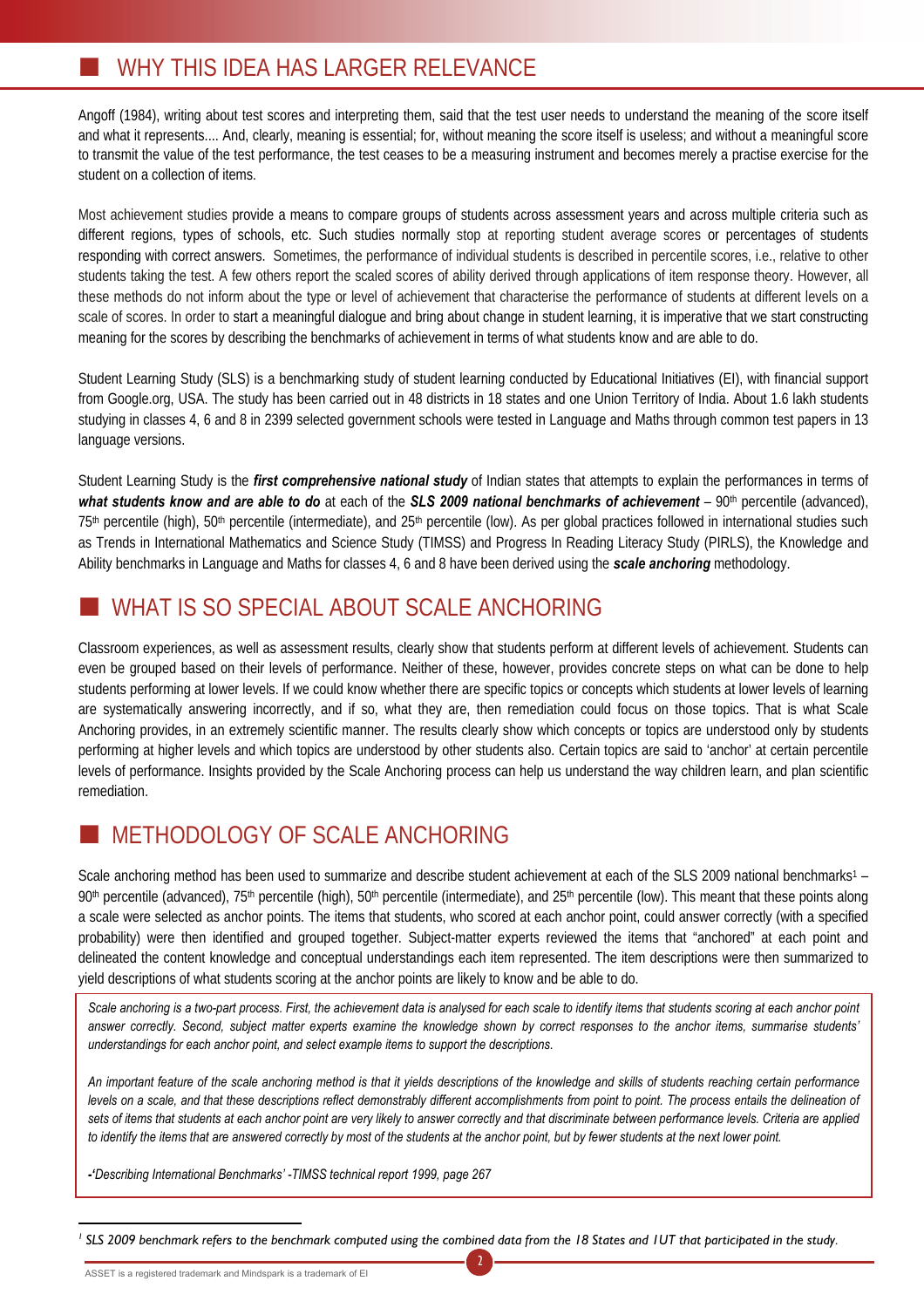SLS 2009 knowledge and ability benchmarks describe learners' performance at different points on the achievement scale. This is done following the Scale Anchoring methodology. In the scale anchoring technique, as a first step, results of all learners across the country were pooled at the low, intermediate, high and advanced percentiles, so the benchmark descriptions refer to all learners achieving that level. For example, as seen in the table below, in Maths 4 test, students scoring between 614 and 638 are grouped under the advanced benchmark.

|                     | <b>Percentile</b><br><b>Score</b> | Language 4<br>Scaled Score* | Language 6<br>Scaled Score* | Language 8<br>Scaled Score* | Maths 4<br>Scaled Score* | Maths 6<br>Scaled Score* | Maths 8<br><b>Scaled Score*</b> |
|---------------------|-----------------------------------|-----------------------------|-----------------------------|-----------------------------|--------------------------|--------------------------|---------------------------------|
| Low                 | $23.0 - 27.0$                     | $402 - 410$                 | $432 - 448$                 | 424 – 439                   | $432 - 445$              | $426 - 439$              | $421 - 434$                     |
| <b>Intermediate</b> | $48.0 - 52.0$                     | $492 - 508$                 | $511 - 522$                 | $500 - 510$                 | $499 - 508$              | $496 - 506$              | $493 - 503$                     |
| High                | $73.0 - 77.0$                     | $575 - 587$                 | $568 - 574$                 | $566 - 578$                 | $561 - 573$              | $561 - 574$              | $561 - 575$                     |
| Advanced            | $88.0 - 92.0$                     | $625 - 644$                 | $597 - 618$                 | $618 - 638$                 | $614 - 638$              | $618 - 642$              | $622 - 646$                     |

### **Percentile scores and corresponding Student Ability Scores in the IRT Scale**

Note: \* Student ability scores based on IRT scaling. Scores were scaled to a mean score of 500 and SD of 100 as per internationally accepted conventions.

The chart below shows what students reaching the advanced, high, intermediate and low benchmark know and are able to do in class 4 Maths across the country in government schools. 'Appendix C: SLS 2009 Benchmarks' in the Student Learning Study report provides similar benchmarks for Maths 6, 8 and language 4, 6 and 8. The report can be downloaded at http://www.ei-india.com/research-student-learning-study/

### *Advanced Benchmark (students reaching 90th percentile)*

### *90th Percentile IRT Scaled Score: 626*

Students understand the concept of place value and know that a 3 digit number can be represented in expanded notation as a sum of the number of hundreds, tens and ones in it. Students understand the concept of multiplication as repeated addition and are able to equate multiplication of 2 numbers as the number of times another number is added. Students know how to form groups of equal numbers out of a given set of an object. Students understand half represented as a fraction and know that it is one out of 2 equal parts and are able to identify the correctly shaded figure based on this. Students can visually identify simple geometrical shapes such as triangles, in a tilted orientation based on their understanding that it is a shape enclosed by 3 straight lines. Students are able to perform conversions between simple units of measurement such as millimetres and metres. Students are able to evaluate and choose the correct mathematical operation to be applied to solve a word problem which requires multiplication of 2 single digit numbers.

### *High Benchmark (students reaching 75th percentile)*

### *75th Percentile IRT Scaled Score: 568*

Students are able to write the number names for 2 digit numbers when their numeral forms are given. Students know the value of single digit whole numbers and are able to identify the greater and lesser numbers. Students are able to identify and count different objects separately and can compare their quantity. Students can perform subtraction of a smaller 2 digit whole number from a larger 2 digit whole number that ends in zero, placed vertically and involving borrowing. Students are able to identify a 3 digit number that is less than another 3 digit number when the difference is given. Students know the arithmetic operation of division and are able to perform simple division of a two digit number that ends in a zero, by a 1 digit number. Students understand parts of a whole and can visually identify equal parts. Students understand the sign of equality and the concept of equations. They are also able to apply simple arithmetic operations in solving equations.

*Intermediate Benchmark (students reaching 50th percentile )* 

### *50th Percentile IRT Scaled Score: 504*

Students are able to write the numeral form of 3 digit numbers when their number names are given. Students can recognise missing numbers in an ascending sequence of 2 digit numbers greater than 20. Students can perform multiplication of a 2 digit number with a 1 digit number, not involving carry over. Students understand the concept of half as a number divided by 2, for example they know that in a group of same objects, 3 out of 6 is half the number of that object. Students are able to recognize patterns in sequences involving shapes. Students are able to apply subtraction operations appropriately and successively in word problems. They are able to represent 'nothing' that remains after the subtractions as a 'zero'. Students are able to apply the appropriate mathematical operation in word problems involving day-to-day life situations such as finding the age of a person from that of another person when the difference is known.

*Low Benchmark (students reaching 25th percentile)* 

### *25th Percentile IRT Scaled Score: 439*

Students write the numeral form of 2 digit numbers when their number names are given. Students know 2 digit numbers less than 20 and can identify a number that is missing from a sequence of consecutive numbers. Students complete the missing numbers in a descending sequence of 2 digit numbers less than 20. Students know the arithmetic operations of addition and subtraction and are able to carry them out for 1 digit numbers, placed vertically. Students do addition of two 2 digit numbers, placed vertically and involving carry over. Students do subtraction of 1 digit numbers from 2 digit numbers, placed vertically and not involving borrowing. Students know the arithmetic operation of multiplication and are able to perform the same for 1 digit numbers, placed horizontally. Students identify similarities and differences visually, between different 2D shapes. Students understand fractional quantities such as half written in a word form as one out of 2 parts and apply them practically in their daily context. Students read time from a traditional analog clock. Students are familiar with the traditional currency denominations and can perform simple addition of the same. Students can read the price tags of objects whose values are represented by 3 digit numbers, to find the one which costs the least. Students understand word problems based on counting the number of objects present in loose and in bundles of ten.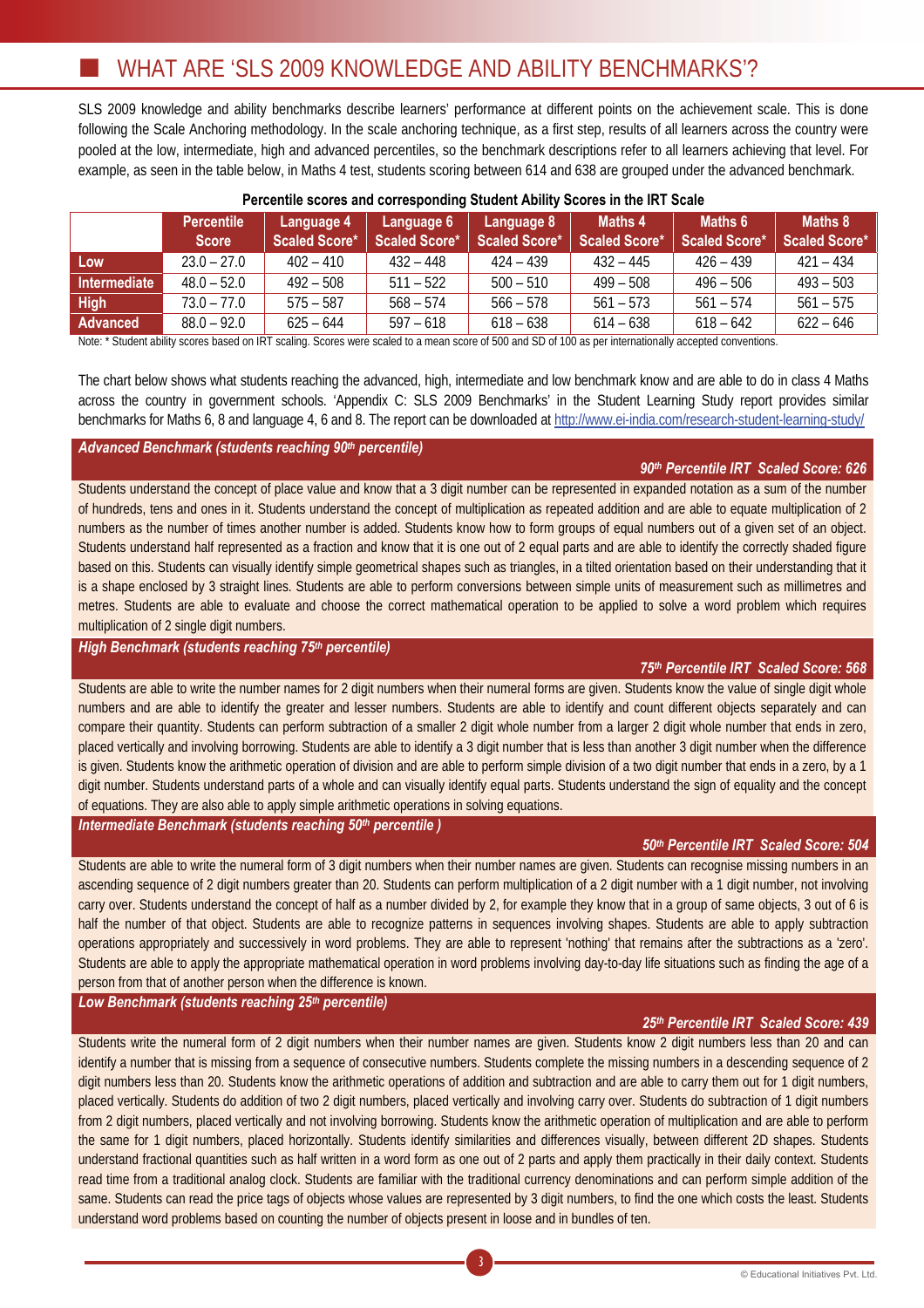# HOW DIFFERENT STATES ACHIEVE THE SLS 2009 NATIONAL BENCHMARKS

The graph below describes how different states performed in respect of reaching the SLS 2009 National Benchmarks of achievement for class 4 Maths. The states are sorted / arranged in the rank order of performance at the low benchmark level i.e., sorted based on the percentage of students at or above 25th percentile in each state. The section of each bar that is coloured black indicates the number of students who fail to reach the low benchmark. While the graph is arranged to draw particular attention to the percentage of students failing to reach even the low benchmark, it also conveys information about the intermediate, high and advanced learners.



The graph shows that the profile of performance of each state varied widely. Jammu and Kashmir, Madhya Pradesh and Rajasthan have the maximum number of students who fail to reach the low benchmark, as could be seen from the extent of the black coloured section of their bars. Maharashtra has the maximum number of students (29.6%) reaching the Advanced Benchmark and also has fewer students failing to reach the low benchmark (i.e., 92.1% are above low benchmark); Jammu and Kashmir, Gujarat, Chhattisgarh and Andhra Pradesh have a negligible number of students (1.1%, 3.6%, 4.0% and 4.1% respectively) in the Advanced Benchmark. At the national level 33.0% of students are below the low benchmark and about 12.0% of students reach the advanced benchmark. 'Appendix C: SLS 2009 Benchmarks' in the Student Learning Study report provides similar benchmark graphs for Maths 6, 8 and language 4, 6 and 8.

|                                                                                | An Example of What Students Reaching Low Benchmark In Maths Class 4 Knows and Are Able To Do                                                                          |
|--------------------------------------------------------------------------------|-----------------------------------------------------------------------------------------------------------------------------------------------------------------------|
| Class 4<br><b>Maths</b><br>Write the number that comes between:<br>18.<br>. 20 | Students reaching the low benchmark know 2 digit<br>numbers less than 20 and are able to identify a number<br>that is missing from a sequence of consecutive numbers. |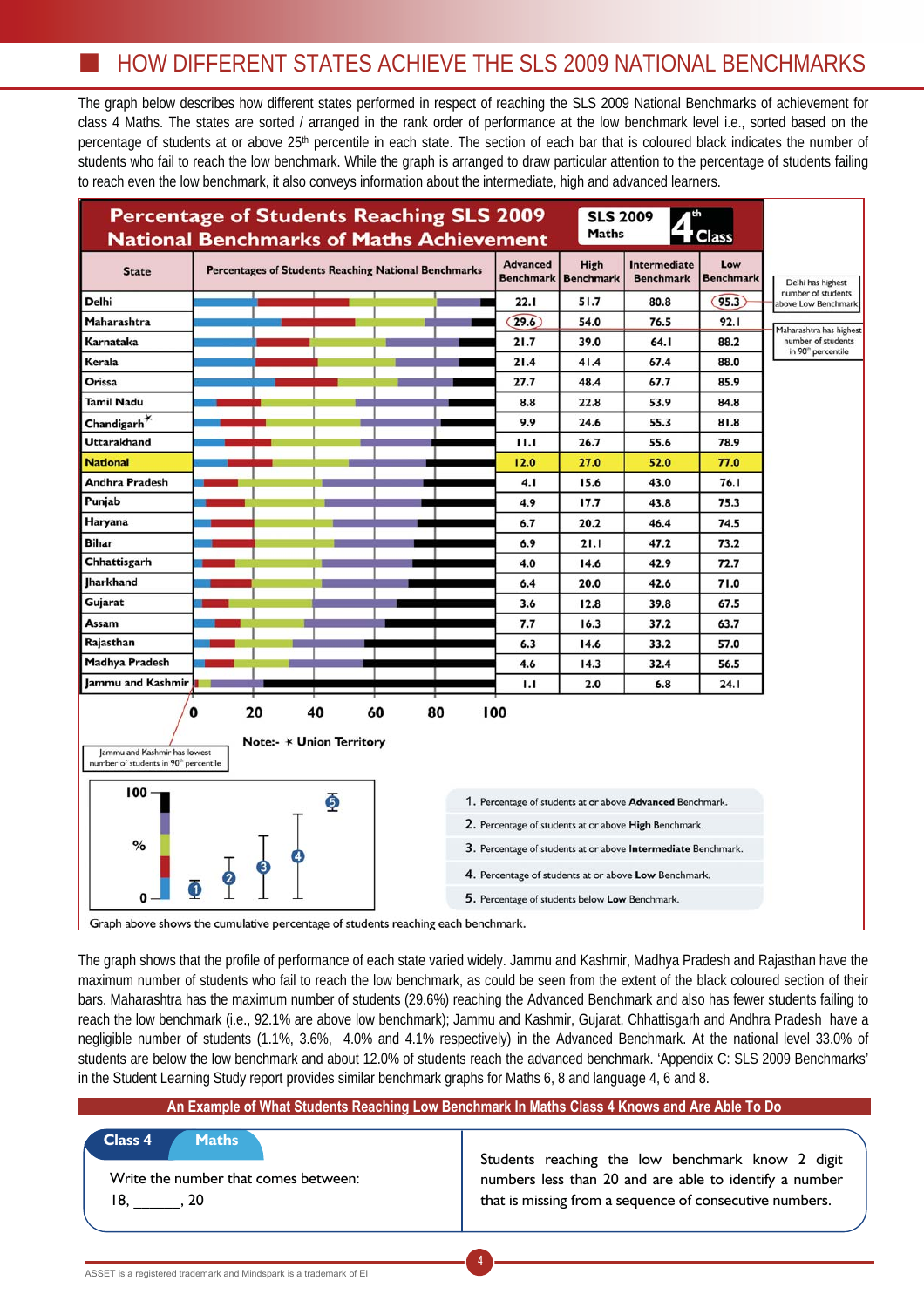# USE OF BENCHMARK INFORMATION FOR POLICY

Educational reform is a complex process and requires a focussed and consistent approach to bring about change. Often the various stakeholders are unable to decide where to prioritise their time and resources for lack of availability of data. For example, **a policy maker deciding about the training required for teacher education, may need information on which subjects and concepts need the most attention**. The policy maker would like to know if training needs to be provided for all concepts or if there a way in which the concepts requiring the most attention for a state/district can be identified and targeted. Let us see a few cases of how the information can be used.

**CASE 1**: For example, as seen in the class 4 Maths benchmark graph given in the previous section, while 56.5% in Madhya Pradesh reach the low benchmark, the remaining 43.5% are not acquiring the knowledge and skills specified by the low benchmark. The state has to therefore ensure that the teacher training programmes enable and equip the teachers to target the below low benchmark performers to get them into the learning fold.

**CASE 2:** Similarly, using the graph above, Tamil Nadu may find that in comparison with Orissa it has almost similar number of students who have crossed the low benchmark (Orissa – 85.9%, Tamil Nadu – 84.8%); however, it has a low number of students in the Advanced Benchmark in comparison to Orissa (Orissa – 27.7%, Tamil Nadu – 8.8%). Tamil Nadu may then decide to target improving the number of students reaching the advanced benchmark. The state education officers as a result may focus their training and curricular efforts on bringing the 'High' benchmark students (students not reaching the advanced benchmark) to the advanced benchmark level by providing additional learning support for the concepts that form the advanced benchmarks.

Thus **at the policy level, knowing the benchmarks and what percentage of students reach these benchmarks allows decision makers to set their goals on specific target areas for improvement rather than spread their attention wide and lose focus.**

# DETECTION OF LEARNING PATTERNS

Scale anchoring detects learning patterns by providing information on how students at different ability levels are able to achieve questions of progressive difficulty in a topic. For example, all the questions below that anchored at the different ability levels of Class 4 – Advanced, High, Intermediate and Low - explore the concept of a fraction as understood by students. **It is interesting to note that while the low scoring**  students (25<sup>th</sup> and 50<sup>th</sup> percentile) are able to understand a fractional half as one out of two OR its equivalents (3 out of 6), they **have difficulty in understanding equality of parts and do not know that all the parts have to be equal.** The learning patterns detected by the benchmarks show a clear progression in the difficulty faced by students in the topic, providing scope for remediation at the curricular and pedagogy level.

| <b>Class-4 Maths</b>                                              | <b>Concept of a Fraction</b>                                                                            |                                                                                                                                                                                         |
|-------------------------------------------------------------------|---------------------------------------------------------------------------------------------------------|-----------------------------------------------------------------------------------------------------------------------------------------------------------------------------------------|
| <b>Low Benchmark</b><br>(25th Percentile)                         | If a watermelon weighs 10 kg, how much will half the watermelon weigh?                                  | <b>Students</b><br>fractional<br>understand<br>quantities such as half written in a<br>word form as one out of 2 parts and<br>apply them practically in their daily<br>context.         |
| Intermediate<br><b>Benchmark</b><br>(50 <sup>th</sup> Percentile) | In which figure are one-half of the dots black? Tick $(\checkmark)$ the answer.<br>C.<br>В.<br>А.<br>D. | Students understand the concept of<br>half as a number divided by 2, for<br>example, in a group of same objects,<br>they know that 3 out of 6 is half the<br>number of that object.     |
| <b>High Benchmark</b><br>(75th Percentile)                        | Which figure is divided into four EQUAL parts? Tick $(\checkmark)$ the answer.<br>А.<br>В.<br>C.<br>D.  | Students understand parts of a whole<br>and can visually identify equal parts.                                                                                                          |
| Advanced<br><b>Benchmark</b><br>(90th Percentile)                 | Which figure is $\frac{1}{2}$ shaded? Tick ( $\checkmark$ ) the answer.<br>В.<br>C.<br>D.<br>А.         | Students understand half represented<br>as a fraction and understand it as one<br>out of 2 <i>equal</i> parts and are able to<br>identify the correctly shaded figure<br>based on this. |
|                                                                   |                                                                                                         |                                                                                                                                                                                         |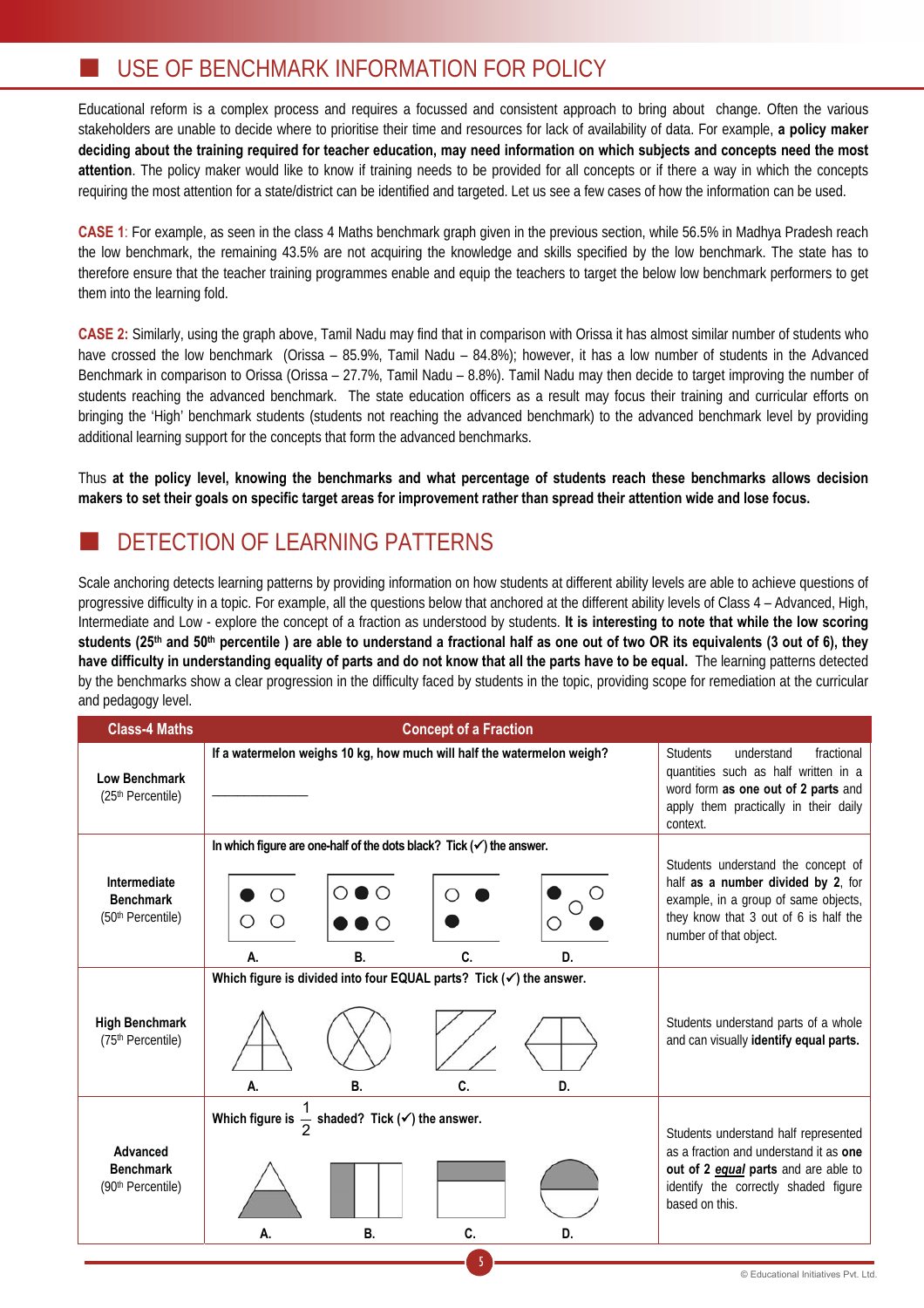# UNDERSTANDING LEARNING ACROSS CLASSES

Improving learning is a complex exercise and requires coordinated efforts between the curriculum, pedagogy, training and inputs from assessment. The assessments should be used to inform the curriculum and pedagogy, and changes are to be made accordingly in how the concepts are being taught in class or addressed effectively through textbooks which provide a scaffolding to address the learning gaps. These aid large-scale systemic changes in how well children learn.

Benchmark information provides insights into which concepts are not attained by students even a few years after they have been introduced to them. It is natural to expect that while a concept is difficult for a class 4 student, it will become comparatively easy to a class 6 student and much easier to a class 8 student. In such cases, one would see a question repeated across classes to anchor say at 90<sup>th</sup> percentile in class 4, then at 75th percentile at class 6 and at 50th percentile in class 8. However, **benchmarking reveals that certain concepts which are difficult and not achievable except by the brightest students in a lower class continue to remain difficult in the higher classes too, indicating that these will largely remain in the future adult population too unless remedied.** 

For example, the concept of multiplication below remains achievable only by the students at the 90<sup>th</sup> percentile in both classes 4 and 6, revealing that the concept has not become easier at class 6 as one would expect.

| Class 4, 6 Maths                                  | <b>Concept of Multiplication</b>                                               |                                                                                                                                                                                             |
|---------------------------------------------------|--------------------------------------------------------------------------------|---------------------------------------------------------------------------------------------------------------------------------------------------------------------------------------------|
| Advanced<br><b>Benchmark</b><br>(90th Percentile) | Fill in the appropriate number in the box.<br>$3 \times \Big $ = 3 + 3 + 3 + 3 | Students understand the concept<br>multiplication as repeated<br>0f<br>addition and are able to equate<br>multiplication of 2 numbers as the<br>number of times another number<br>is added. |

Similarly in language, in class 6 and 8, writing a few meaningful sentences correctly seems to be most difficult and is achieved only by the students who reach the high or advanced benchmark.

| Class 6, 8 Language                                              | <b>Writing</b>                               |                                                                                                       |
|------------------------------------------------------------------|----------------------------------------------|-------------------------------------------------------------------------------------------------------|
| <b>High Benchmark</b><br>(75th Percentile)<br>(Class 6 Question) | Write 3 sentences about yourself.            | Students are able to write 3<br>meaningful sentences appropriate<br>to the context. Students are able |
| <b>High Benchmark</b><br>(75th Percentile)<br>(Class 8 Question) | Write 3 sentences about your favourite game. | construct these<br>sentences<br>to<br>applying<br>rules<br>0f<br>grammar<br>correctly.                |

Benchmarking also reveals that some concepts although expected to be achieved in class 4, are achieved only by the brightest students in class 8. For example, the question below on measurement was asked in the class 4, 6 as well as class 8 Maths paper, but was achieved only by students reaching the advanced benchmark in class 8.

| <b>Class 8 Maths</b>                                          | <b>Measurement of Length</b>                                                                                                                                                                                                  |                                                                                                                                                                                                                                                                                                                                                                                       |
|---------------------------------------------------------------|-------------------------------------------------------------------------------------------------------------------------------------------------------------------------------------------------------------------------------|---------------------------------------------------------------------------------------------------------------------------------------------------------------------------------------------------------------------------------------------------------------------------------------------------------------------------------------------------------------------------------------|
| Advanced<br><b>Benchmark</b><br>(90 <sup>th</sup> Percentile) | c.m.<br><u>kodunlarindanlarindanlarindanlari</u> ndanlarind<br>The length of the line in the figure above is 4 cm. How long is the pencil<br>shown in the picture below? (Use the ruler shown in the picture.)<br>c.m.<br>cm. | Students understand information<br>presented visually and are able to<br>calculate distance by observing<br>the starting and the ending points<br>calculating the units of<br>and<br>distance travelled between the 2<br>points.<br><b>Students</b><br>their<br>apply<br>can<br>knowledge of measurement to<br>find out the length of a pencil's<br>image using the image of a scale. |

6

Information as above provides clear pointers for focus in textbooks and classrooms to ensure that students learn well.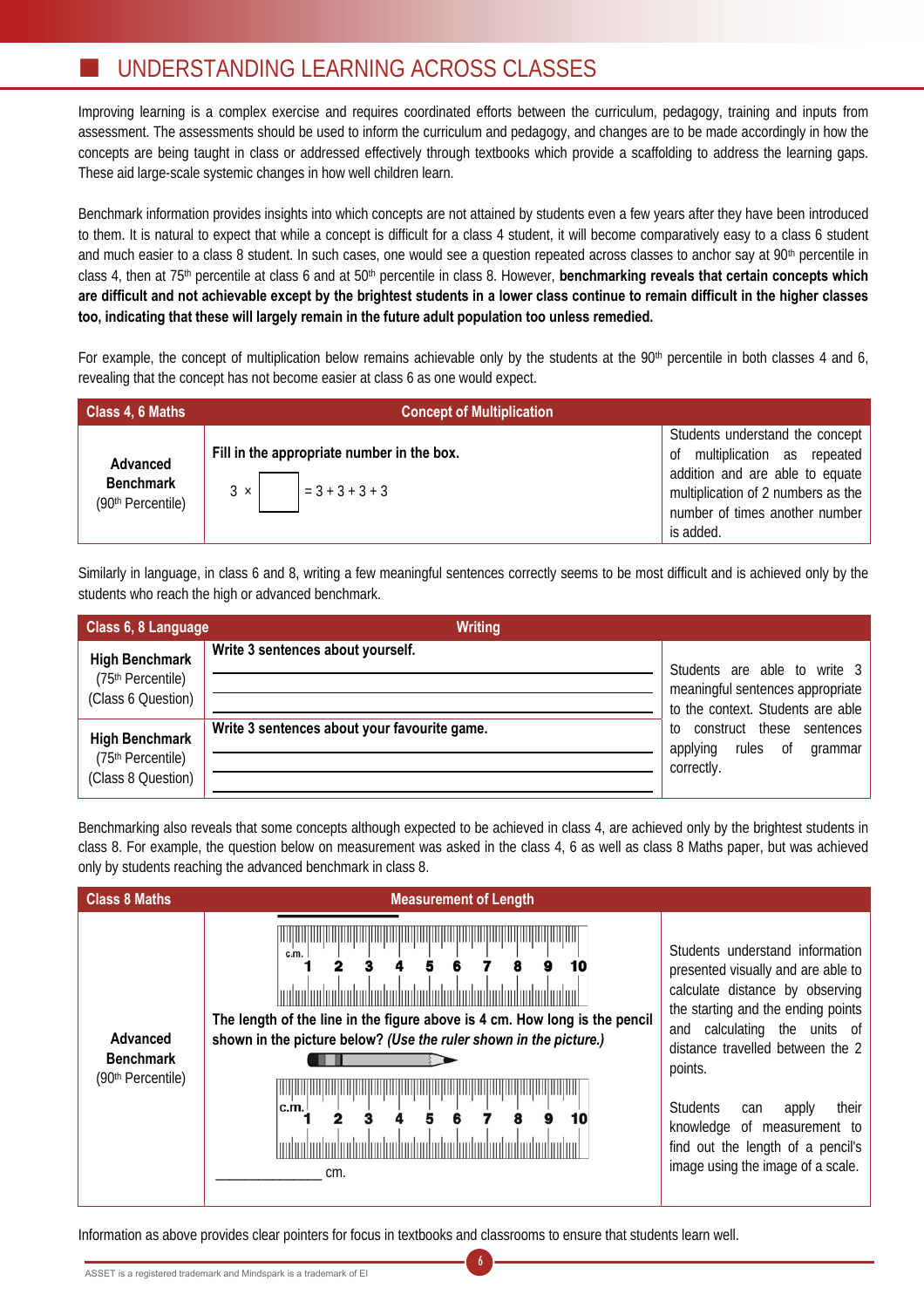The SLS 2009 report has released benchmark sample questions for Low, Intermediate, High and Advanced Benchmarks in language and Maths for classes 4, 6 and 8. These sample questions are given to show representations of what students in these ability levels are able to achieve.

A teacher can administer or include the sample questions that are released for the different benchmarks in her class tests. This will enable the teacher to check if the students in her class are reaching that benchmark or not.

The sample questions that anchor at different levels in language and Maths for classes 4, 6 and 8 are given in 'Appendix C: SLS 2009 Benchmarks' in the Student Learning Study report. An example is shown below.

### **SLS 2009 High National Benchmark (582)** of Language Achievement - Example Item

**SLS 2009** Language

An Item That Students Reaching the High National B

**Competency:** Reads short text of 5-6 sentences that describes daily activity, routine context, simple description, simple story independently and comprehends stated facts

Description: Understanding stories that are read out and answering questions that require drawing straightforward inferences from explicit information

To answer this item correctly, students need to connect the two events the laying of eggs and the baby crocodiles coming out of the eggs. While three months are explicitly mentioned, in connection with hatching, it is only implicitly connected to the laying of eggs.

**EXCERPT**

Crocodiles lay their eggs and cover them with sand. After three months the baby crocodiles are ready to come out of the eggs.

### **When do the baby crocodiles come out of the eggs?**

- **A.** one month after the eggs are laid
- **B.** two months after the eggs are laid
- **C.** three months after the eggs are laid  $\checkmark$

**D.** four months after the eggs are laid.

S *State average higher than national average.* T *State average lower than national average.* 

| $\frac{1}{2}$      |           |   |  |  |
|--------------------|-----------|---|--|--|
| <b>State</b>       | % Correct |   |  |  |
| Delhi              | 75.2      | ▲ |  |  |
| Kerala             | 71.8      |   |  |  |
| Maharashtra        | 70.2      |   |  |  |
| Orissa             | 69.2      |   |  |  |
| Karnataka          | 66.2      |   |  |  |
| <b>Tamil Nadu</b>  | 62.5      |   |  |  |
| Chandigarh*        | 58.2      |   |  |  |
| Punjab             | 57.5      |   |  |  |
| <b>Uttarakhand</b> | 57.2      |   |  |  |
| <b>National</b>    | 56.6      |   |  |  |
| <b>Bihar</b>       | 55.0      |   |  |  |
| Andhra Pradesh     | 51.9      |   |  |  |
| Assam              | 51.3      |   |  |  |
| Chhattisgarh       | 49.8      |   |  |  |
| Gujarat            | 48.2      |   |  |  |
| Jharkhand          | 47.5      |   |  |  |
| Haryana            | 46.9      |   |  |  |
| Rajasthan          | 41.1      |   |  |  |
| Madhya Pradesh     | 38.5      |   |  |  |
| Jammu and Kashmir  | 21.8      |   |  |  |

# BIBLIOGRAPHY

- 1. Adams, R.J., Wu, M.L., & Macaskill, G. (1997), "Scaling Methodology and Procedures for the Mathematics and Science Scales" in M.O. Martin and D. L. Kelly (Eds.), *TIMSS* Technical Report Volume II: Implementation and Analysis. Chestnut Hill, MA: Boston College.
- 2. Beaton, A.E., & Johnson, E.G. (1992), "Overview of the Scaling Methodology used in the National Assessment". Journal of Education Measurement.
- 3. Educational Initiatives (2007), "A Benchmarking Study of Student Achievement in Local Body Schools of Large Towns of Select States".
- 4. Educational Initiatives (2009), "Bhutan's Annual Status of Student Learning".
- 5. Mullis I. V. S., Martin M. O., Kennedy A. M. & Pierre F. (2007). "PIRLS 2006 International Report: IEA's Progress in International Reading Literacy Study in Primary Schools in 40 Countries." TIMSS & PIRLS, International Study Center, Chestnut Hill, MA: Boston College.
- 6. Robitaille, D.F., Beaton. A.E.(eds.) (2002), "Secondary Analysis of the TIMSS Data, 375-390, Kluwer Academic Publishers, Netherlands.

7